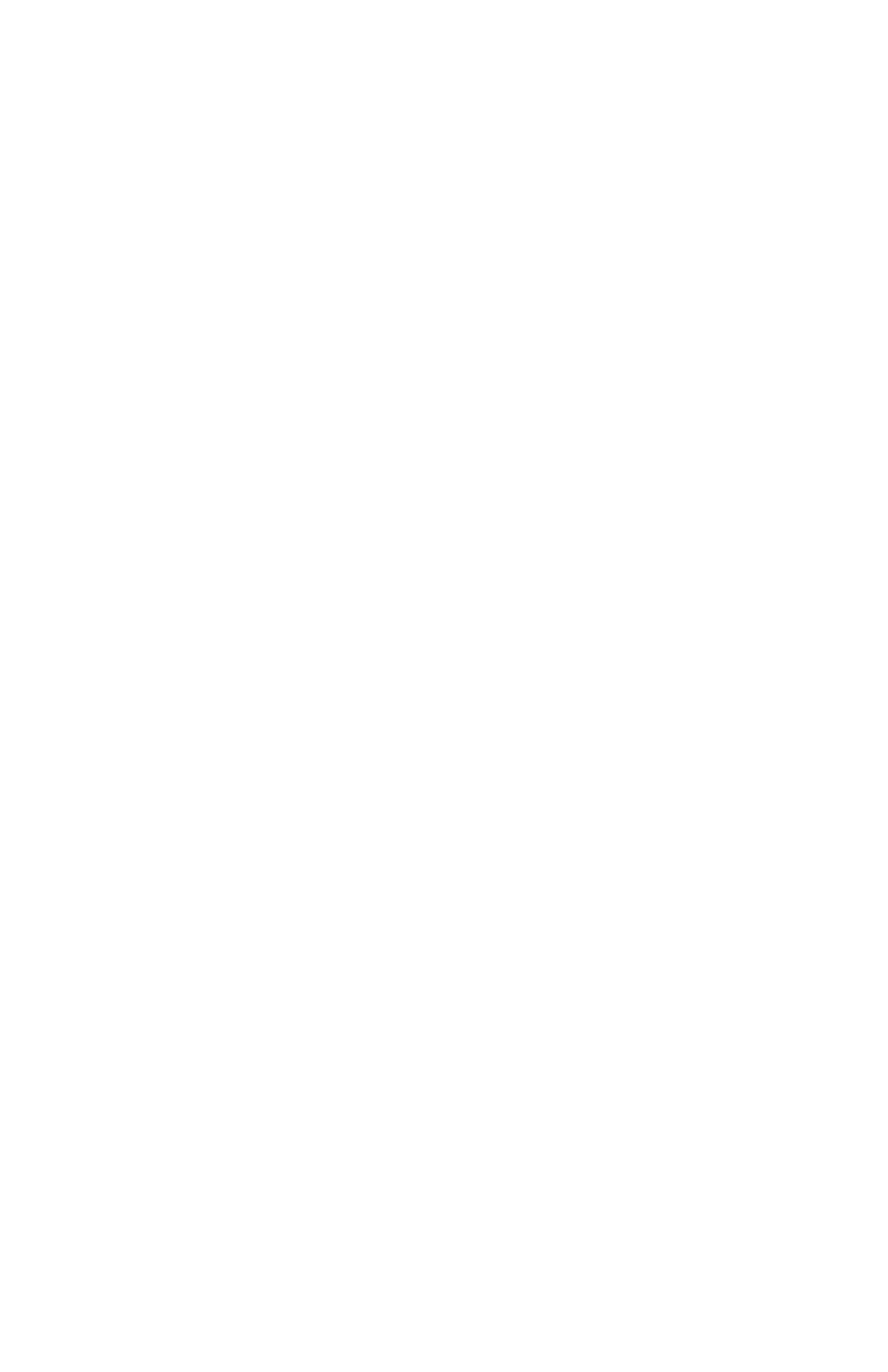**Y**ou see the ads in newspapers, on TV, and online. You hear them on the radio. You get fliers in the mail, email messages, and maybe even calls offering credit repair services. They all make the same claims:

*"Credit problems? No problem!"*

*"We can remove bankruptcies, judgments, liens, and bad loans from your credit file forever!"*

*"We can erase your bad credit — 100% guaranteed."*

*"Create a new credit identity — legally."*

Do yourself a favor and save some money, too. Don't believe these claims: they're very likely signs of a scam. Indeed, attorneys at the Federal Trade Commission, the nation's consumer protection agency, say they've never seen a legitimate credit repair operation making those claims. The fact is there's no quick fix for creditworthiness. You can improve your credit report legitimately, but it takes time, a conscious effort, and sticking to a personal debt repayment plan.

# **Your Rights**

No one can legally remove accurate and timely negative information from a credit report. You can ask for an investigation — at no charge to you — of information in your file that you dispute as inaccurate or incomplete. Some people hire a company to investigate for them, but anything a credit repair company can do legally, you can do for yourself at little or no cost.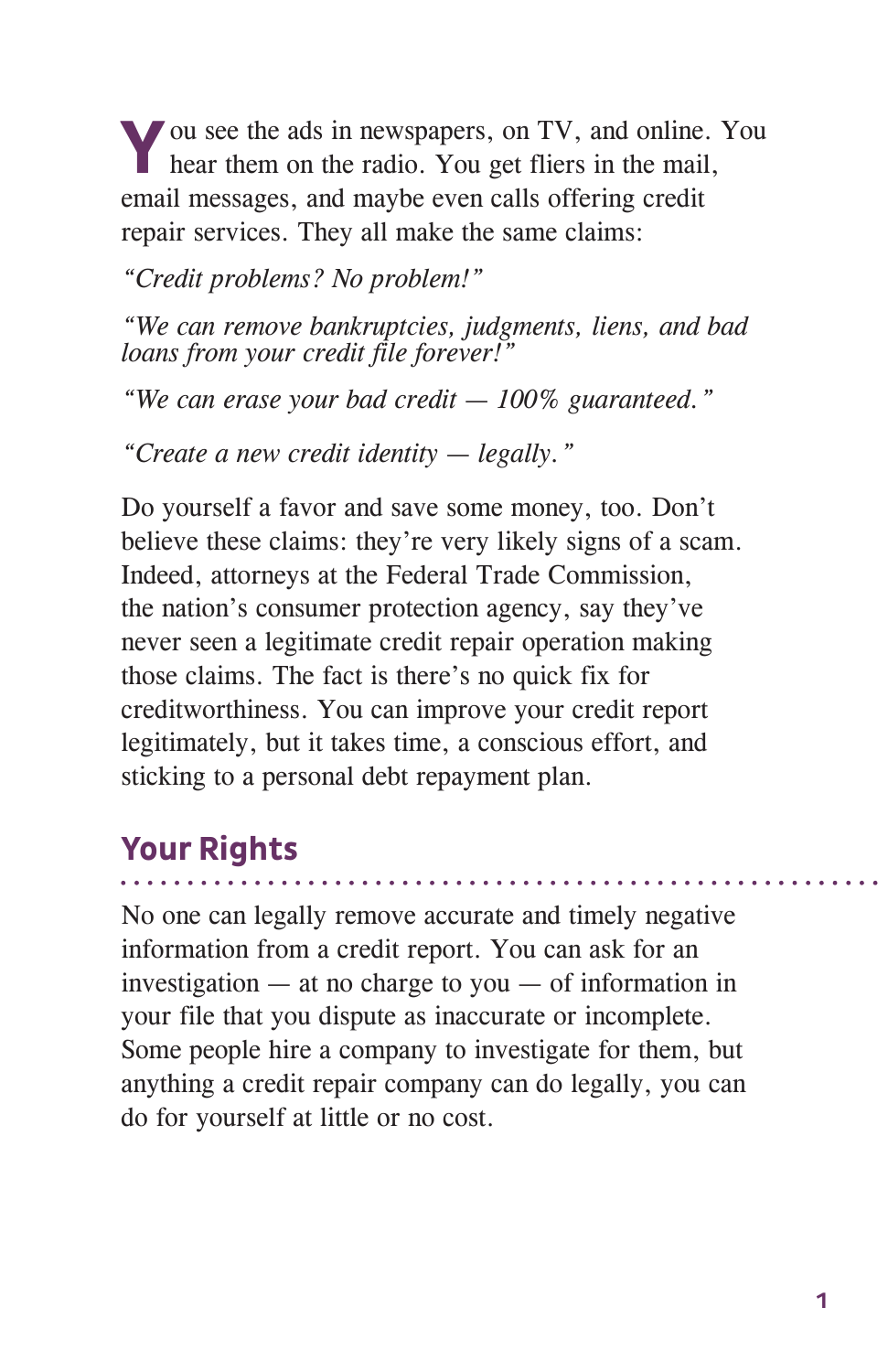By law:

- You're entitled to a free credit report if a company takes "adverse action" against you, like denying your application for credit, insurance, or employment. You have to ask for your report within 60 days of receiving notice of the action. The notice includes the name, address, and phone number of the consumer reporting company. You're also entitled to one free report a year if you're unemployed and plan to look for a job within 60 days; if you're on welfare; or if your report is inaccurate because of fraud, including identity theft.
- Each of the nationwide credit reporting companies — Equifax, Experian, and TransUnion — is required to provide you with a free copy of your credit report once every 12 months, if you ask for it. To order, visit **annualcreditreport.com**, call 1-877-322-8228, or use the form at the center of this booklet. You may order reports from each of the three credit reporting companies at the same time, or you can stagger your requests throughout the year.
- It doesn't cost anything to dispute mistakes or outdated items on your credit report. Both the credit reporting company and the information provider (the person, company, or organization that provides information about you to a credit reporting company) are responsible for correcting inaccurate or incomplete information in your report. To take advantage of all your rights, contact both the credit reporting company and the information provider.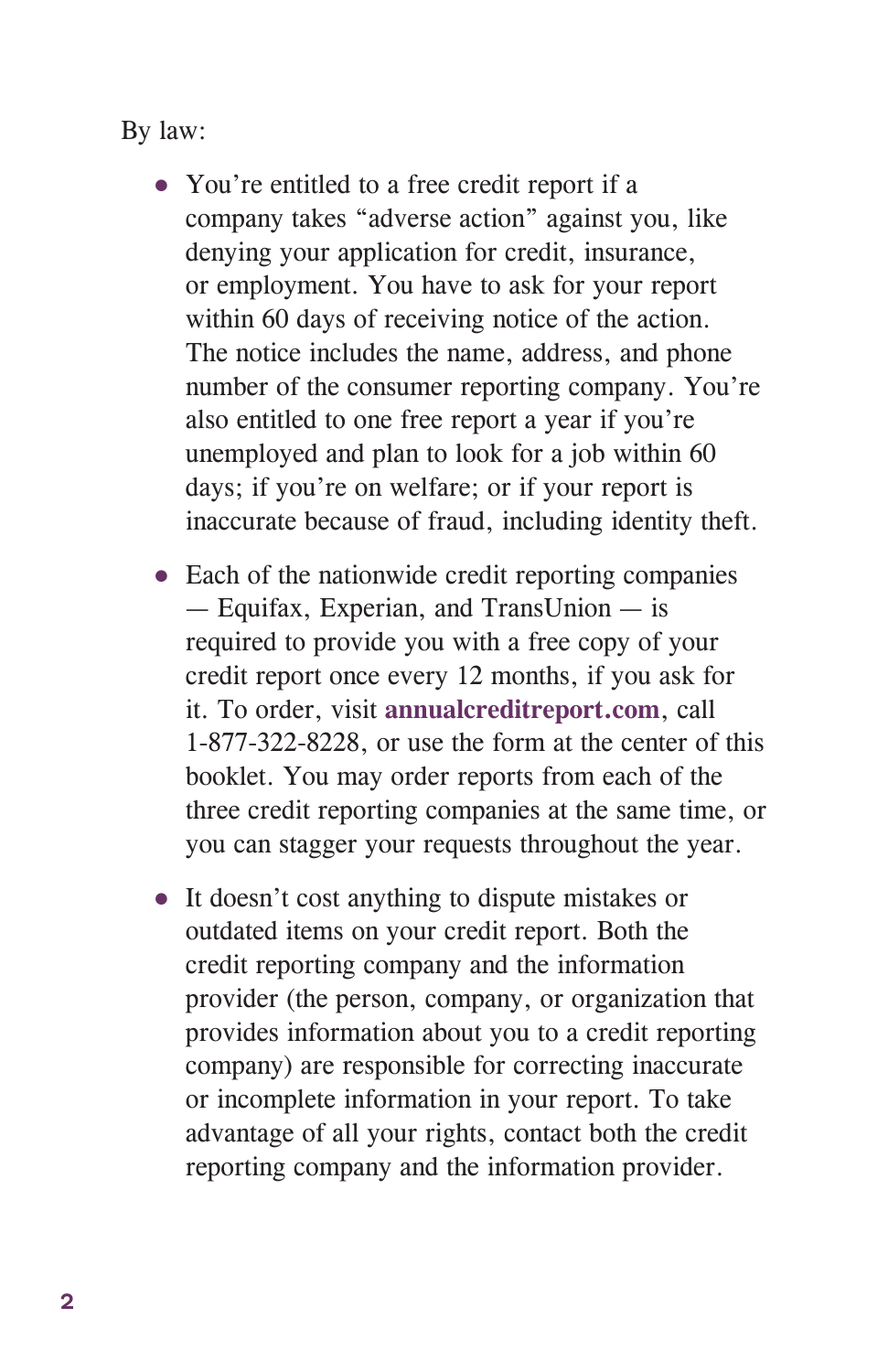# **DIY**

**Step 1:** Tell the credit reporting company, in writing, what information you think is inaccurate. Include copies (NOT originals) of any documents that support your position. In addition to including your complete name and address, your letter should identify each item in your report that you dispute; state the facts and the reasons you dispute the information, and ask that it be removed or corrected. You may want to enclose a copy of your report, and circle the items in question. Send your letter by certified mail, "return receipt requested," so you can document that the credit reporting company got it. Keep copies of your dispute letter and enclosures.

Credit reporting companies must investigate the items you question within 30 days — unless they consider your dispute frivolous. They also must forward all the relevant data you provide about the inaccuracy to the organization that provided the information. After the information provider gets notice of a dispute from the credit reporting company, it must investigate, review the relevant information, and report the results back to the credit reporting company. If the investigation reveals that the disputed information is inaccurate, the information provider has to notify the nationwide credit reporting companies so they can correct it in your file.

When the investigation is complete, the credit reporting company must give you the results in writing, too, and a free copy of your report if the dispute results in a change. If an item is changed or deleted, the credit reporting company cannot put the disputed information back in your file unless the information provider verifies that it's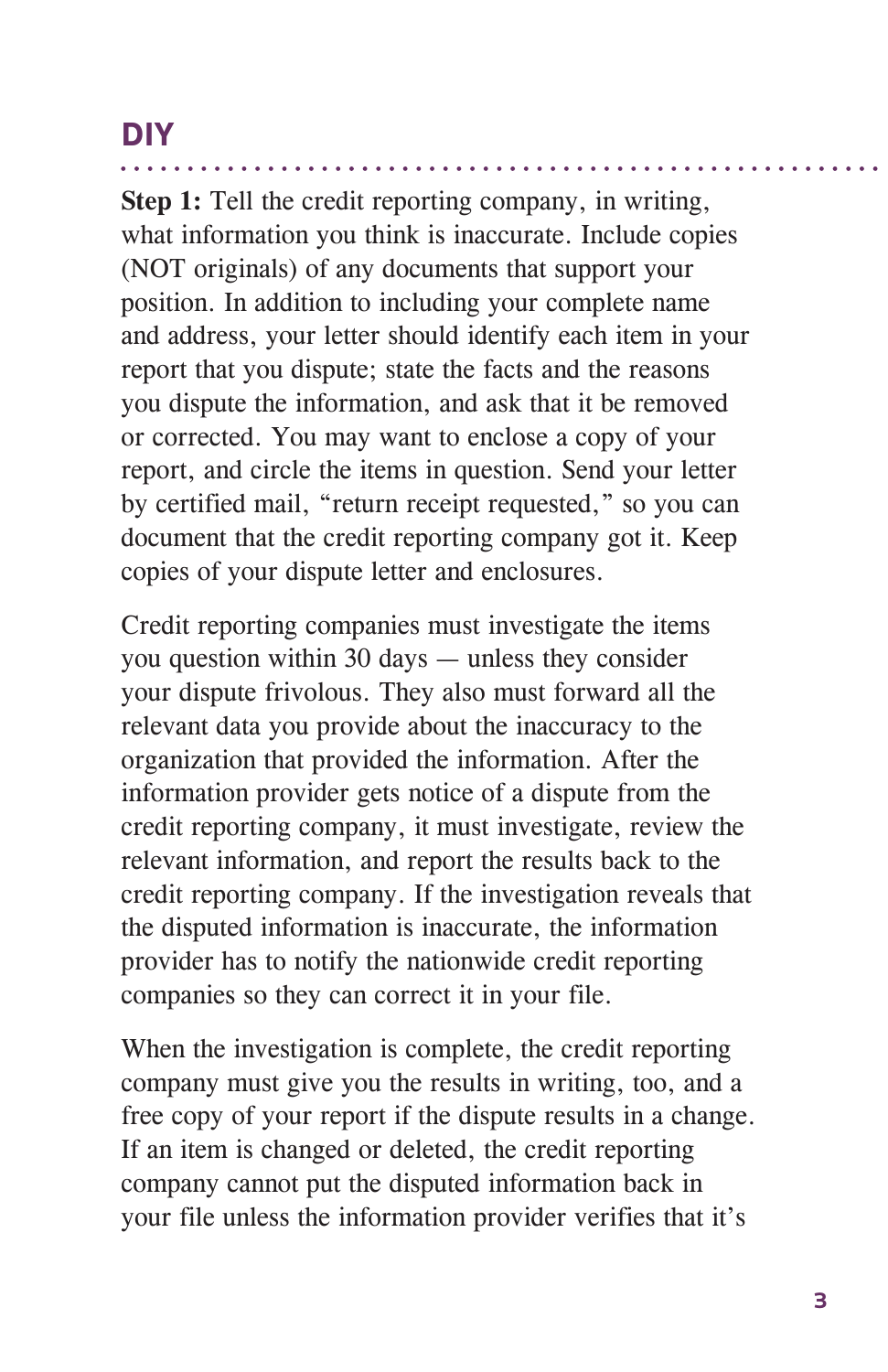#### Date

Your Name Your Address City, State, Zip Code

Complaint Department Name of Company Address City, State, Zip Code

#### **Sample Letter**

Use this sample letter to help write your own.

Dear Sir or Madam:

I am writing to dispute the following information in my file. The items I dispute also are circled on the attached copy of the report I received.

This item (identify item(s) disputed by name of source, such as creditors or tax court, and identify type of item, such as credit account, judgment, etc.) is (inaccurate or incomplete) because (describe what is inaccurate or incomplete and why). I am requesting that the item be deleted (or request another specific change) to correct the information.

Enclosed are copies of (use this sentence if applicable and describe any enclosed documentation, such as payment records, court documents) supporting my position. Please investigate this (these) matter(s) and (delete or correct) the disputed item(s) as soon as possible.

Sincerely, Your name

Enclosures: (List what you are enclosing.)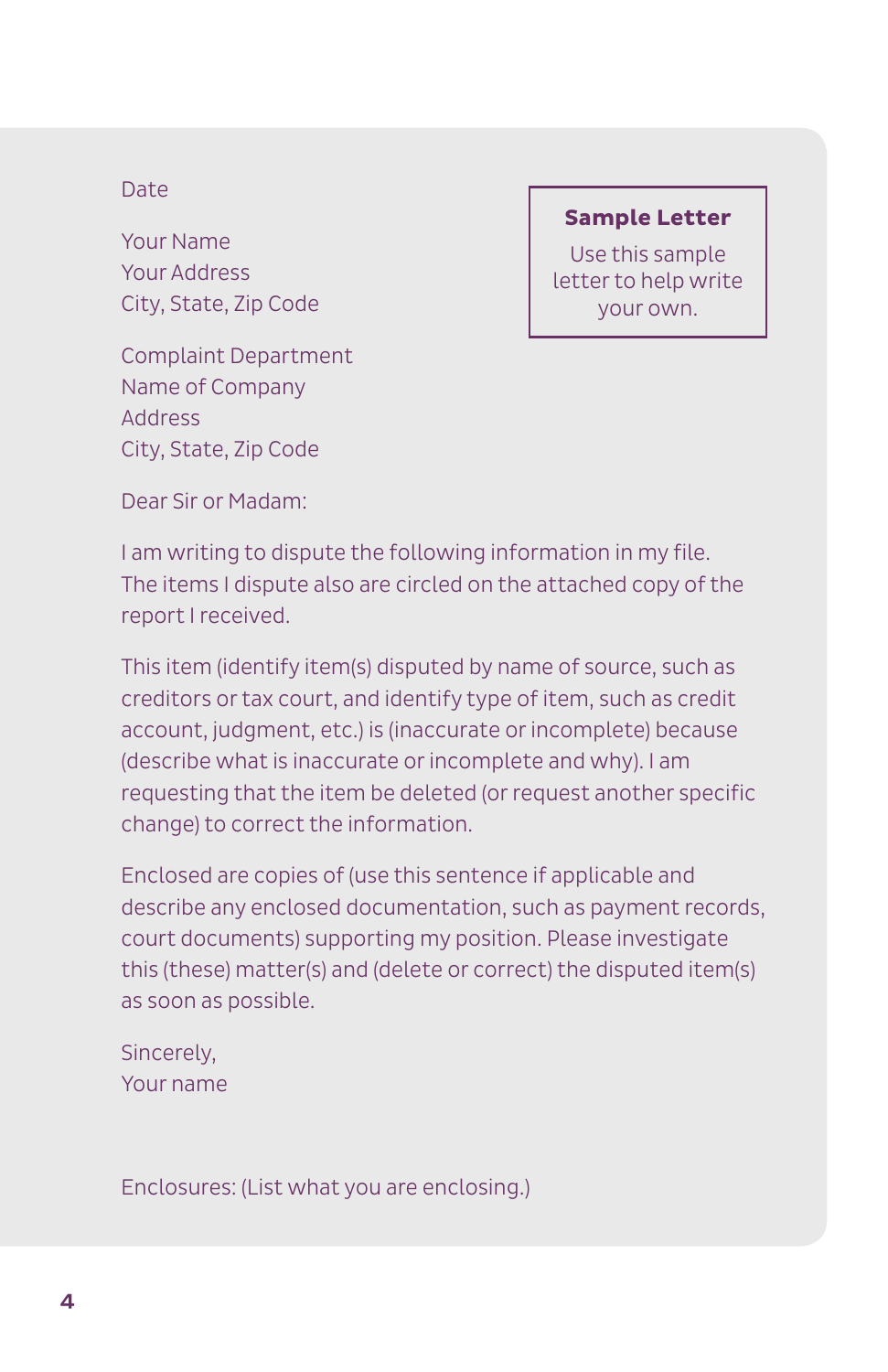accurate and complete. The credit reporting company also must send you written notice that includes the name, address, and phone number of the information provider. If you ask, the credit reporting company must send notices of any correction to anyone who got your report in the past six months. You also can ask that a corrected copy of your report be sent to anyone who got a copy during the past two years for employment purposes.

If an investigation doesn't resolve your dispute with the credit reporting company, you can ask that a statement of the dispute be included in your file and in future reports. You also can ask the credit reporting company to give your statement to anyone who got a copy of your report in the recent past. You'll probably have to pay for this service.

**Step 2:** Tell the creditor or other information provider, in writing, that you dispute an item. Include copies (NOT originals) of documents that support your position. Many providers specify an address for disputes. If the provider reports the item to a consumer reporting company, it must include a notice of your dispute. And if the information is found to be inaccurate, the provider may not report it again.

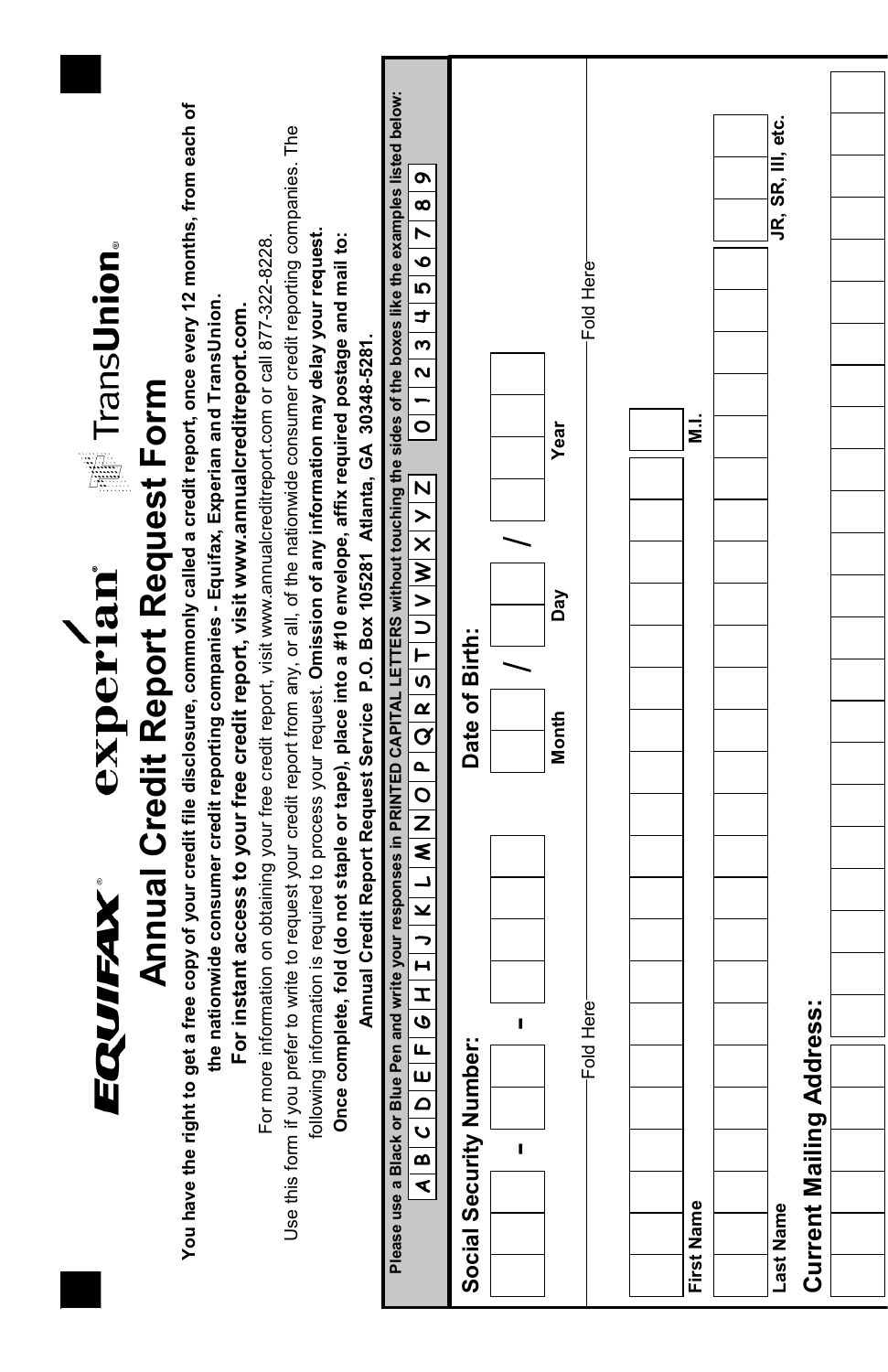| <b>Street Name</b><br>House Number |                                                                                                                                |                                                                                           |
|------------------------------------|--------------------------------------------------------------------------------------------------------------------------------|-------------------------------------------------------------------------------------------|
|                                    |                                                                                                                                |                                                                                           |
| Apartment Number / Private Mailbox |                                                                                                                                | For Puerto Rico Only: Print Urbanization Name                                             |
|                                    |                                                                                                                                |                                                                                           |
| City                               |                                                                                                                                | ZipCode<br><b>State</b>                                                                   |
| Previous Mailing Ad                |                                                                                                                                | dress (complete only if at current mailing address for less than two years):              |
|                                    |                                                                                                                                |                                                                                           |
| <b>Street Name</b><br>House Number |                                                                                                                                |                                                                                           |
| Fold Here                          |                                                                                                                                | Fold Here                                                                                 |
|                                    |                                                                                                                                |                                                                                           |
| Apartment Number / Private Mailbox |                                                                                                                                | For Puerto Rico Only: Print Urbanization Name                                             |
|                                    |                                                                                                                                |                                                                                           |
| City                               |                                                                                                                                | ZipCode<br><b>State</b>                                                                   |
| Shade Circle Like This             | I want a credit report from (shade<br>each that you would like to<br>receive):                                                 | reasons, you want your credit<br>Shade here if, for security                              |
| $\otimes \otimes$<br>Not Like This | TransUnion<br>Experian<br>Equifax                                                                                              | report to include no more than<br>the last four digits of your<br>Social Security Number. |
|                                    |                                                                                                                                |                                                                                           |
|                                    | If additional information is needed to process your request, the consumer credit<br>reporting company will contact you by mail | 31238                                                                                     |
|                                    | our request will be processed within 15 days of receipt and then mailed to you.<br>Copyright 2004, Central Source LLC          |                                                                                           |

-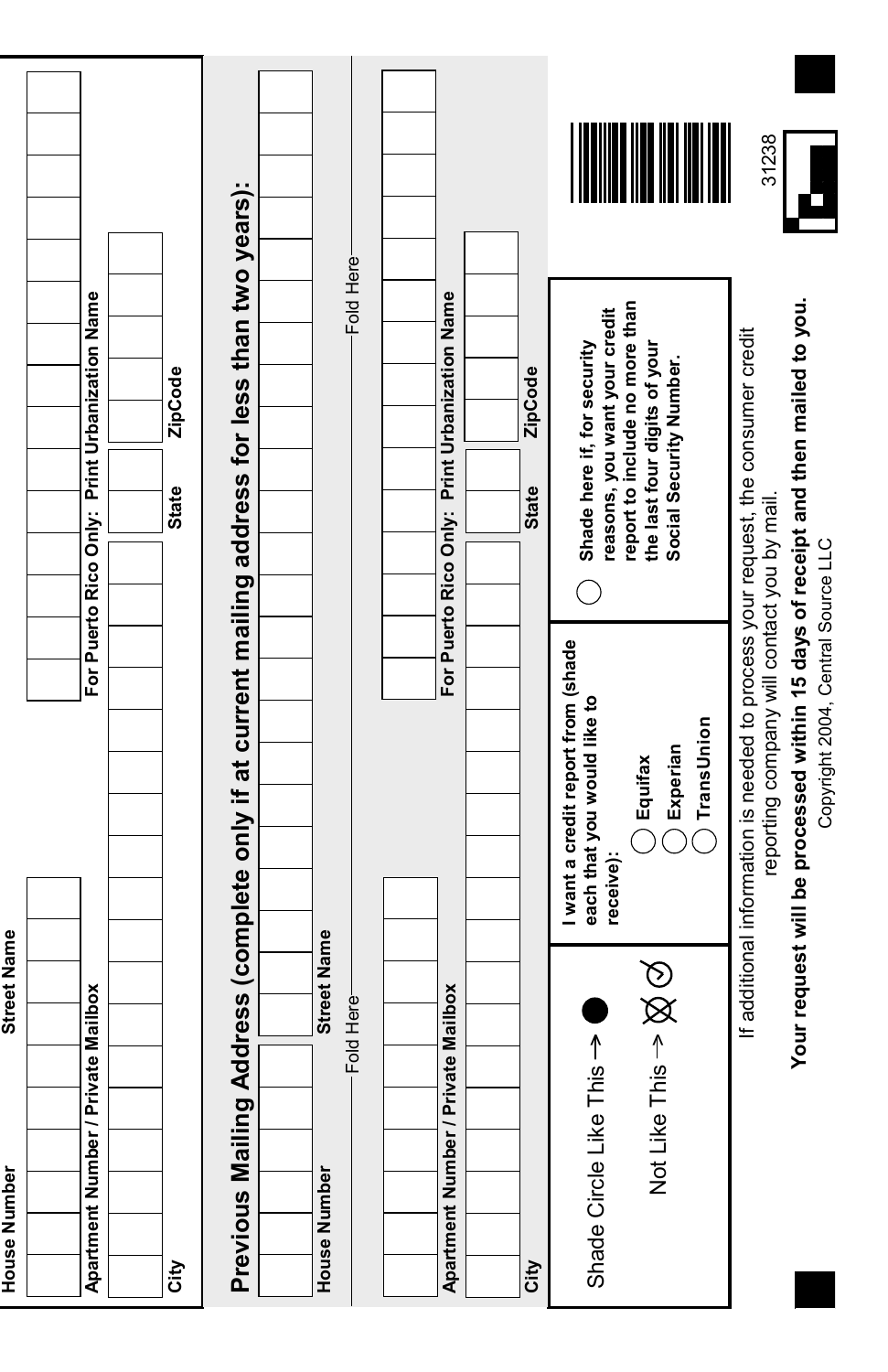# **Reporting Accurate Negative Information**

When negative information in your report is accurate, only time can make it go away. A credit reporting company can report most accurate negative information for seven years and bankruptcy information for 10 years. Information about an unpaid judgment against you can be reported for seven years or until the statute of limitations runs out, whichever is longer. The seven-year reporting period starts from the date the event took place. There is no time limit on reporting information about criminal convictions; information reported in response to your application for a job that pays more than \$75,000 a year; and information reported because you've applied for more than \$150,000 worth of credit or life insurance.

## **The Credit Repair Organizations Act**

The Credit Repair Organization Act (CROA) makes it illegal for credit repair companies to lie about what they can do for you, and to charge you before they've performed their services. The CROA is enforced by the Federal Trade Commission and requires credit repair companies to explain:

- your legal rights in a written contract that also details the services they'll perform
- your three day right to cancel without any charge
- how long it will take to get results
- the total cost you will pay
- any guarantees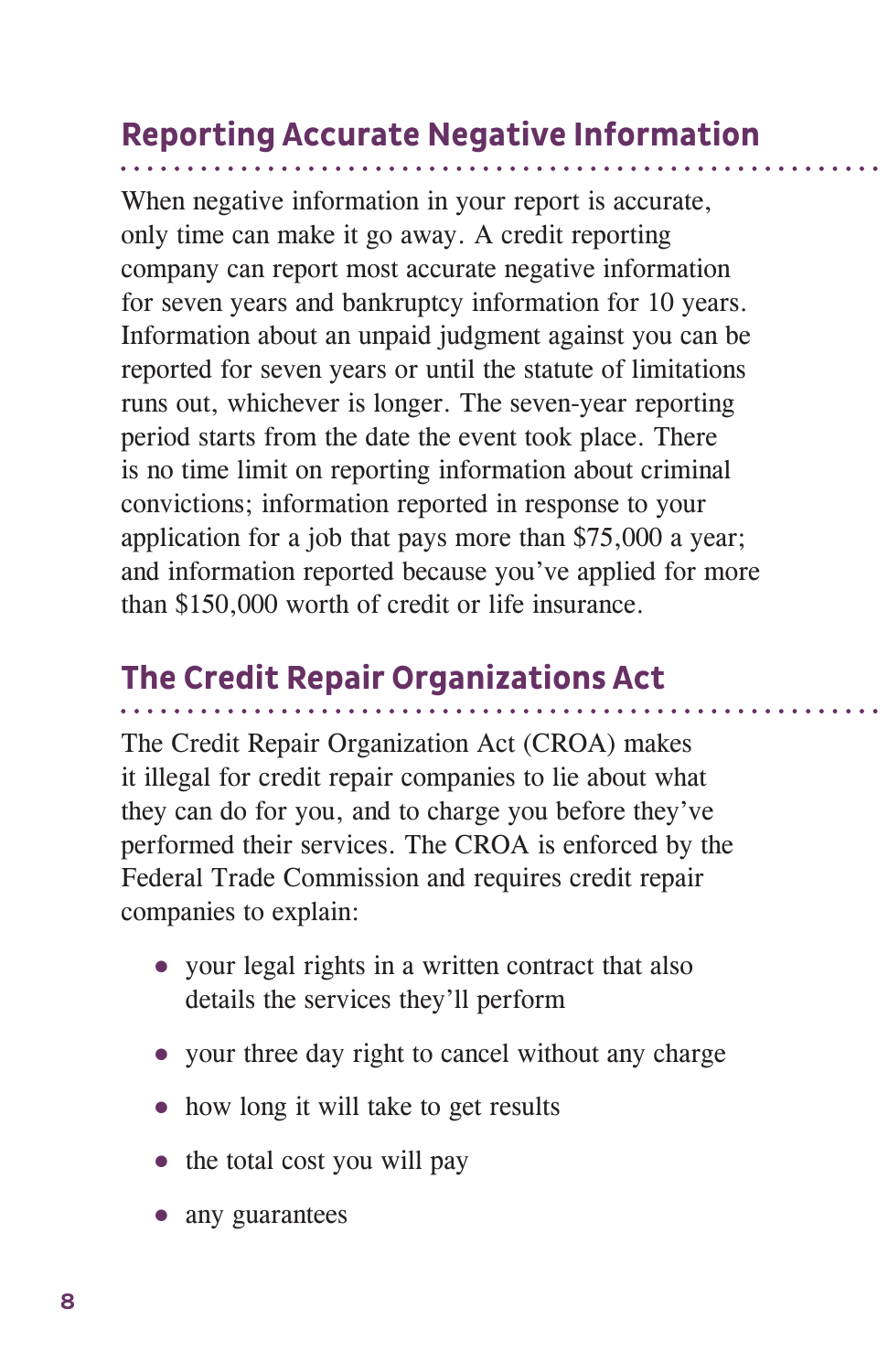What if a credit repair company you hired doesn't live up to its promises? You have some options. You can:

- sue them in federal court for your actual losses or for what you paid them, whichever is more
- $\bullet$  seek punitive damages money to punish the company for violating the law
- join other people in a class action lawsuit against the company, and if you win, the company has to pay your attorney's fees

## **Report Credit Repair Fraud**

. . . . . . .

### State Attorneys General

Many states also have laws regulating credit repair companies. If you have a problem with a credit repair company, report it to your local consumer affairs office or to your state attorney general (AG, **www.naag.org**).

### Federal Trade Commission

You also can file a complaint with the Federal Trade Commission. Although the FTC can't resolve individual credit disputes, it can take action against a company if there's a pattern of possible law violations. File your complaint online at **ftc.gov/complaint** or call 1-877-FTC-HELP.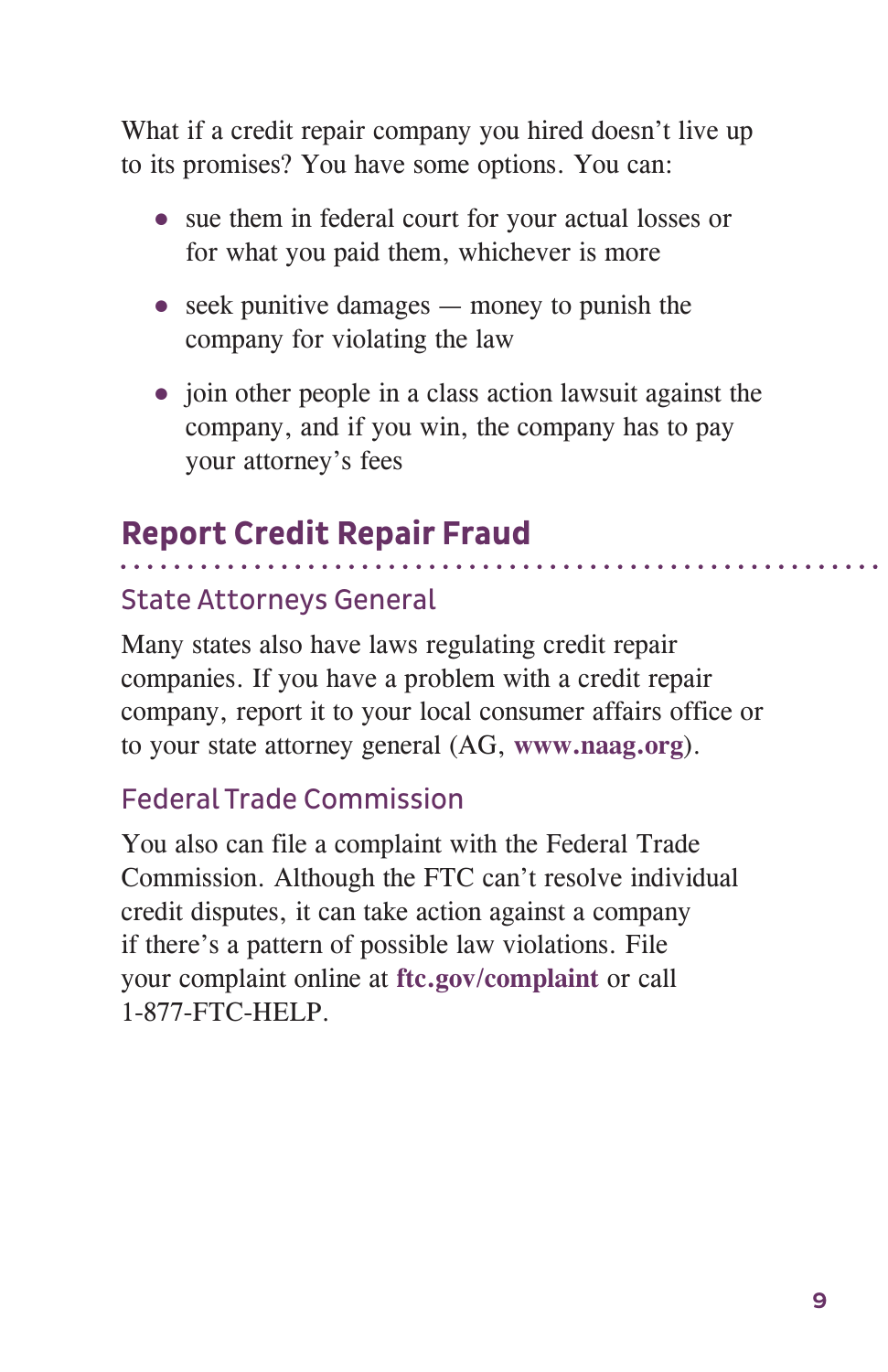# **Where to Get Legitimate Help**

Just because you have a poor credit history doesn't mean you can't get credit. Creditors set their own standards, and not all look at your credit history the same way. Some may look only at recent years to evaluate you for credit, and they may give you credit if your bill-paying history has improved. It may be worthwhile to contact creditors informally to discuss their credit standards.

If you're not disciplined enough to create a budget and stick to it, to work out a repayment plan with your creditors, or to keep track of your mounting bills, you might consider contacting a credit counseling organization. Many are nonprofit and work with you to solve your financial problems. But remember that "nonprofit" status doesn't guarantee free, affordable, or even legitimate services. In fact, some credit counseling organizations — even some that claim nonprofit status — may charge high fees or hide their fees by pressuring people to make "voluntary" contributions that only cause more debt.

Most credit counselors offer services through local offices, online, or on the phone. If possible, find an organization that offers in-person counseling. Many universities, military bases, credit unions, housing authorities, and branches of the U.S. Cooperative Extension Service operate nonprofit credit counseling programs. Your financial institution, local consumer protection agency, and friends and family also may be good sources of information and referrals.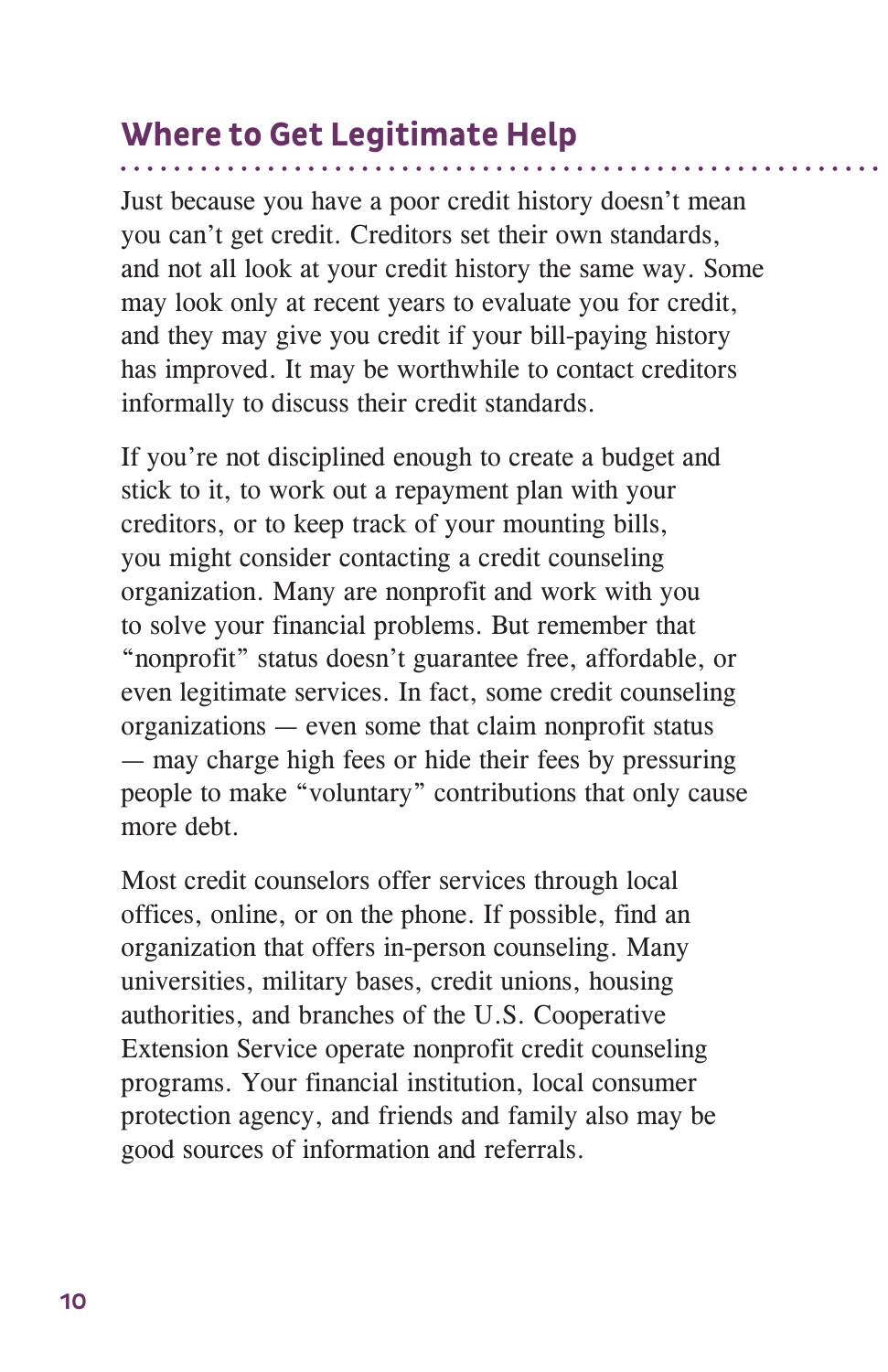If you're thinking about filing for bankruptcy, be aware that bankruptcy laws require that you get credit counseling from a government-approved organization within six months before you file for bankruptcy relief. You can find a state-by-state list of government-approved organizations at **www.usdoj.gov/ust**, the website of the U.S. Trustee Program. That's the organization within the U.S. Department of Justice that supervises bankruptcy cases and trustees. Be wary of credit counseling organizations that say they are government-approved, but don't appear on the list of approved organizations.

Reputable credit counseling organizations can advise you on managing your money and debts, help you develop a budget, and offer free educational materials and workshops. Their counselors are certified and trained in the areas of consumer credit, money and debt management, and budgeting. Counselors discuss your entire financial situation with you, and can help you develop a personalized plan to solve your money problems. An initial counseling session typically lasts an hour, with an offer of follow-up sessions.

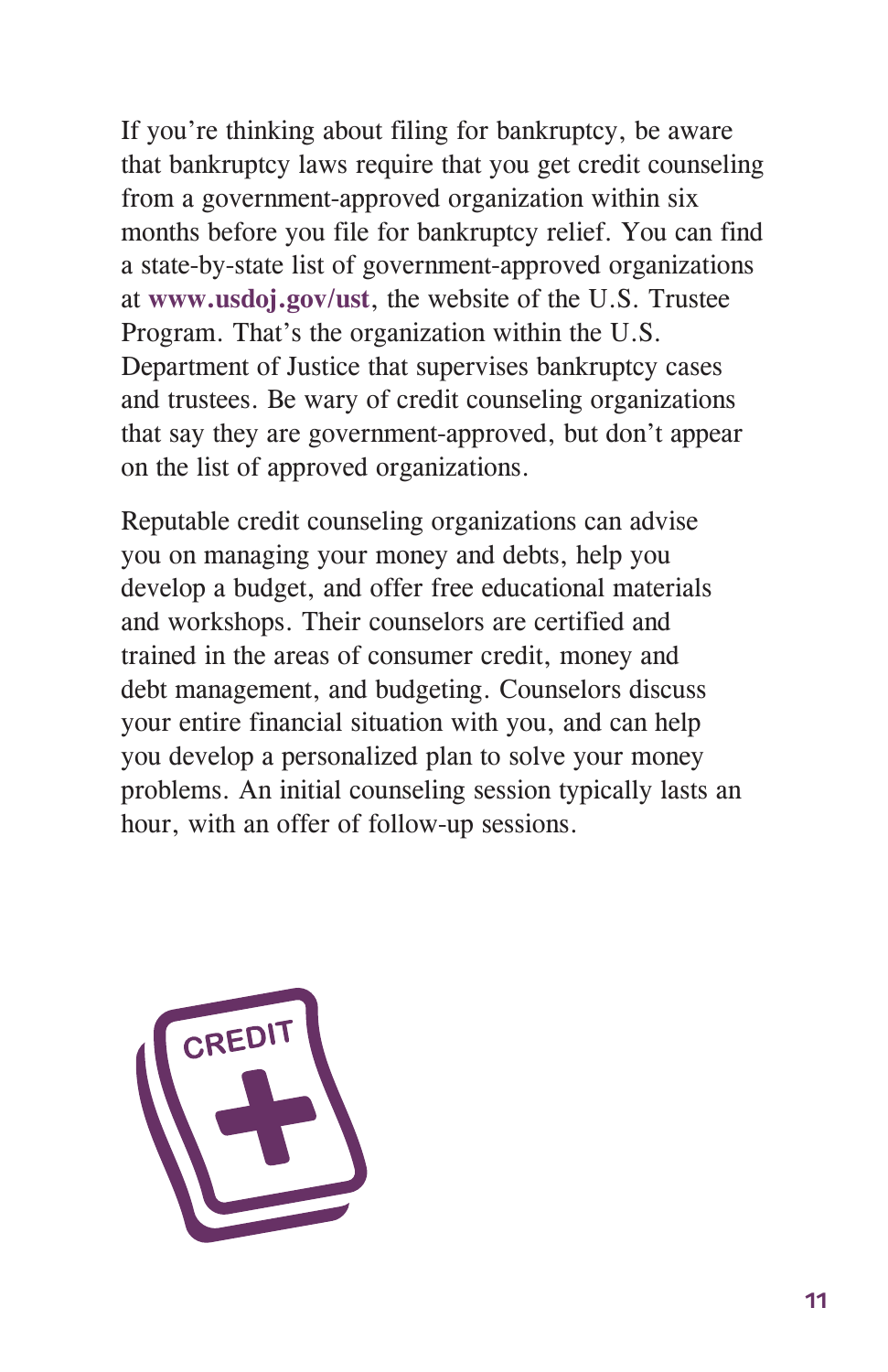# **For More Information**

The FTC works to prevent fraudulent, deceptive and unfair business practices in the marketplace and to provide information to help consumers spot, stop and avoid them. To learn more about credit issues and protecting your personal information, visit **[consumer.ftc.gov](http://www.consumer.ftc.gov)**.

To file a complaint or get free information on consumer issues, visit **[consumer.ftc.gov](http://www.consumer.ftc.gov)** or call toll-free, 1-877-FTC-HELP (1-877-382-4357); TTY: 1-866- 653-4261. Watch a video, *How to File a Complaint*, at **[consumer.ftc.gov](http://consumer.ftc.gov/media)/media** to learn more. The FTC enters consumer complaints into the Consumer Sentinel Network, a secure online database and investigative tool used by hundreds of civil and criminal law enforcement agencies in the U.S. and abroad.